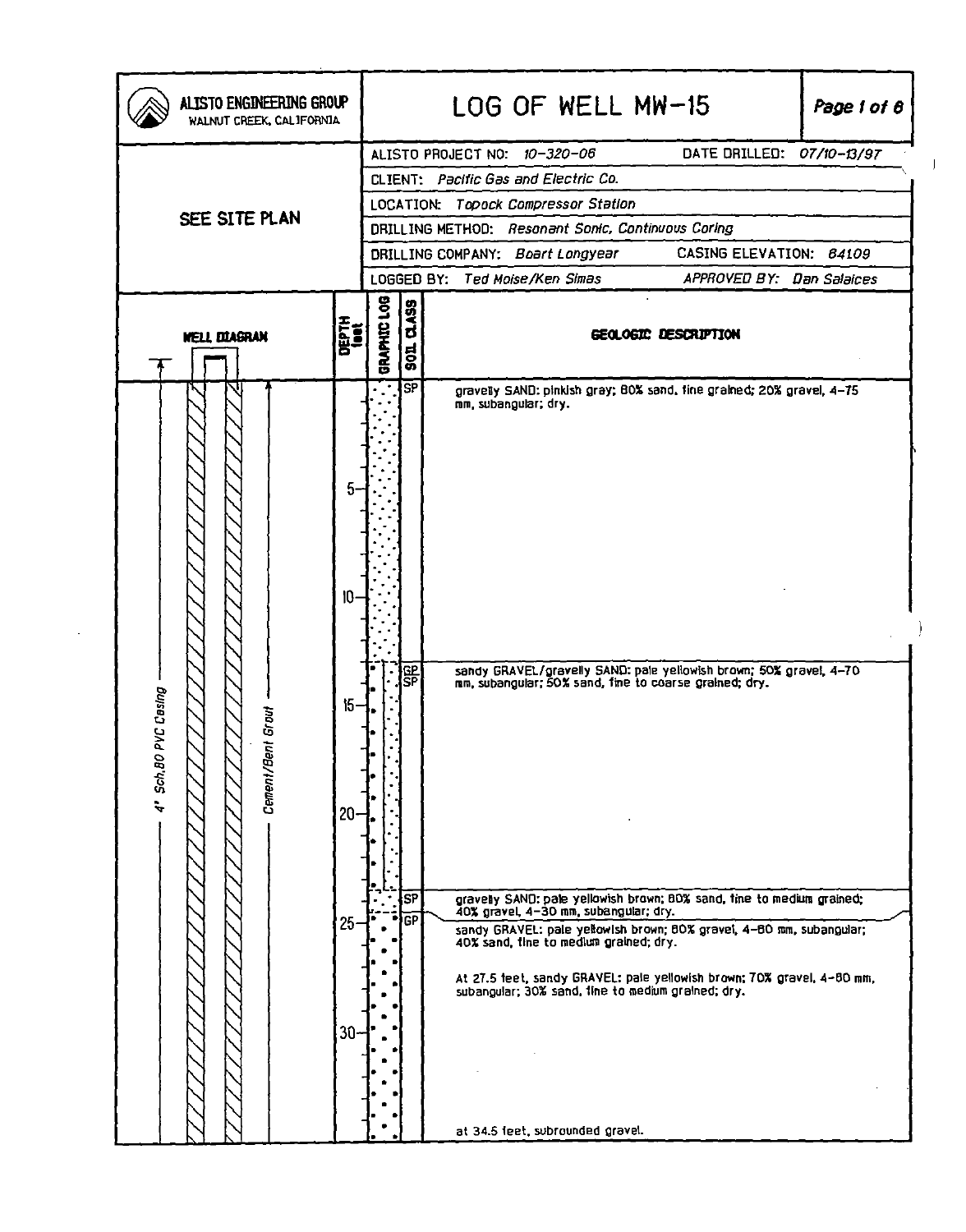|                 | ALISTO ENGINEERING GROUP<br>WALNUT CREEK, CALIFORNIA |  |                |             |                                     |                                                             | LOG OF WELL MW-15<br>Page 2 of 8                                                                                                            |  |  |  |
|-----------------|------------------------------------------------------|--|----------------|-------------|-------------------------------------|-------------------------------------------------------------|---------------------------------------------------------------------------------------------------------------------------------------------|--|--|--|
|                 |                                                      |  |                |             |                                     |                                                             | ALISTO PROJECT NO: 10-320-06<br>DATE DRILLED: 07/10-13/97                                                                                   |  |  |  |
|                 |                                                      |  |                |             |                                     |                                                             | CLIENT: Pacific Gas and Electric Co.                                                                                                        |  |  |  |
|                 |                                                      |  |                |             | LOCATION: Topock Compressor Station |                                                             |                                                                                                                                             |  |  |  |
|                 | SEE SITE PLAN                                        |  |                |             |                                     | DRILLING METHOD: Resonant Sonic, Continuous Coring          |                                                                                                                                             |  |  |  |
|                 |                                                      |  |                |             |                                     | DRILLING COMPANY: Boart Longyear<br>CASING ELEVATION: 64109 |                                                                                                                                             |  |  |  |
|                 |                                                      |  |                |             |                                     |                                                             | LOGGED BY: Ted Moise/Ken Simas<br>APPROVED BY: Dan Salaices                                                                                 |  |  |  |
|                 | <b>DEPTH</b><br>Lion<br><b>WELL DIAGRAN</b>          |  |                | GRAPHIC LOG | <b>Q.A99</b><br>$\frac{1}{5}$       | GEOLOGIC DESCRIPTION                                        |                                                                                                                                             |  |  |  |
|                 |                                                      |  |                |             |                                     | $\blacksquare$<br>GP                                        | Same                                                                                                                                        |  |  |  |
|                 |                                                      |  |                |             |                                     |                                                             |                                                                                                                                             |  |  |  |
|                 |                                                      |  |                |             |                                     |                                                             |                                                                                                                                             |  |  |  |
|                 |                                                      |  |                | 40-         |                                     | SΡ                                                          | gravelly SAND: pale yellowish brown; 60% sand, very fine to medium<br>grained; 40% gravel, subrounded, 4-35 mm, some tractured conglomerate |  |  |  |
|                 |                                                      |  |                |             |                                     |                                                             | gravels; dry.                                                                                                                               |  |  |  |
|                 |                                                      |  |                |             |                                     | <b>GP</b>                                                   | sandy GRAVEL: pale yellowish brown; BOX gravel, subrounded to                                                                               |  |  |  |
|                 |                                                      |  |                |             |                                     |                                                             | subangular, 4-150 mm; 40% sand, very line to medium grained; dry.                                                                           |  |  |  |
|                 |                                                      |  |                |             |                                     |                                                             |                                                                                                                                             |  |  |  |
|                 |                                                      |  |                | 45          |                                     | GР<br>ŚΡ                                                    | sandy GRAVEL/gravelly SAND: pale yellowish brown; 50% gravel,<br>subrounded, 4–70 mm; 50% sand, very tine to medium grained; dry.           |  |  |  |
|                 |                                                      |  |                |             |                                     |                                                             |                                                                                                                                             |  |  |  |
|                 |                                                      |  |                |             |                                     |                                                             |                                                                                                                                             |  |  |  |
|                 |                                                      |  |                |             |                                     | SP                                                          | gravelly SAND: pale yellowish brown; 70% sand, very fine to medium<br>grained; 30% gravel, subrounded and tractured, 4-75 mm; dry.          |  |  |  |
|                 | Sch. 80 PVC Casing                                   |  | ā              | $50-$       |                                     |                                                             | at 51 feet, 80% sand, very fine to coarse grained; 40% gravel, 4-70 mm,                                                                     |  |  |  |
|                 |                                                      |  |                |             |                                     |                                                             | subrounded; dry.                                                                                                                            |  |  |  |
|                 |                                                      |  |                |             |                                     |                                                             |                                                                                                                                             |  |  |  |
|                 |                                                      |  | Cement/Bent Gr |             |                                     |                                                             |                                                                                                                                             |  |  |  |
| $\ddot{\bm{r}}$ |                                                      |  |                | 55          |                                     |                                                             |                                                                                                                                             |  |  |  |
|                 |                                                      |  |                |             |                                     |                                                             |                                                                                                                                             |  |  |  |
|                 |                                                      |  |                |             |                                     |                                                             |                                                                                                                                             |  |  |  |
|                 |                                                      |  |                |             |                                     |                                                             |                                                                                                                                             |  |  |  |
|                 |                                                      |  |                | 60          |                                     |                                                             |                                                                                                                                             |  |  |  |
|                 |                                                      |  |                |             |                                     |                                                             |                                                                                                                                             |  |  |  |
|                 |                                                      |  |                |             |                                     |                                                             |                                                                                                                                             |  |  |  |
|                 |                                                      |  |                |             |                                     |                                                             | at 63 feet, 80% sand, very fine to medium grained; 20% gravel, 4-25 mm,<br>subrounded; dry.                                                 |  |  |  |
|                 |                                                      |  |                | $65 -$      |                                     |                                                             |                                                                                                                                             |  |  |  |
|                 |                                                      |  |                |             |                                     |                                                             | At 67.5 feet, sandy GRAVEL: pale yellowish brown; 80% gravel,                                                                               |  |  |  |
|                 |                                                      |  |                |             |                                     | GР                                                          | subrounded to angular, some conglomerate gravels, 4-75 mm; 40% sand,<br>very tine to medlum grained; dry.                                   |  |  |  |
|                 |                                                      |  |                |             |                                     |                                                             | At 89 feet, gravelly SAND: pale yellowish brown; 70% sand, very fine to                                                                     |  |  |  |
|                 |                                                      |  |                |             |                                     | SP<br>Ψ                                                     | medium grained; 30% gravel, subrounded, 4-30 mm; dry.                                                                                       |  |  |  |

 $\mathcal{L}(\mathcal{A})$  and  $\mathcal{L}(\mathcal{A})$  .

 $\begin{pmatrix} 1 & 1 \\ 1 & 1 \\ 1 & 1 \end{pmatrix}$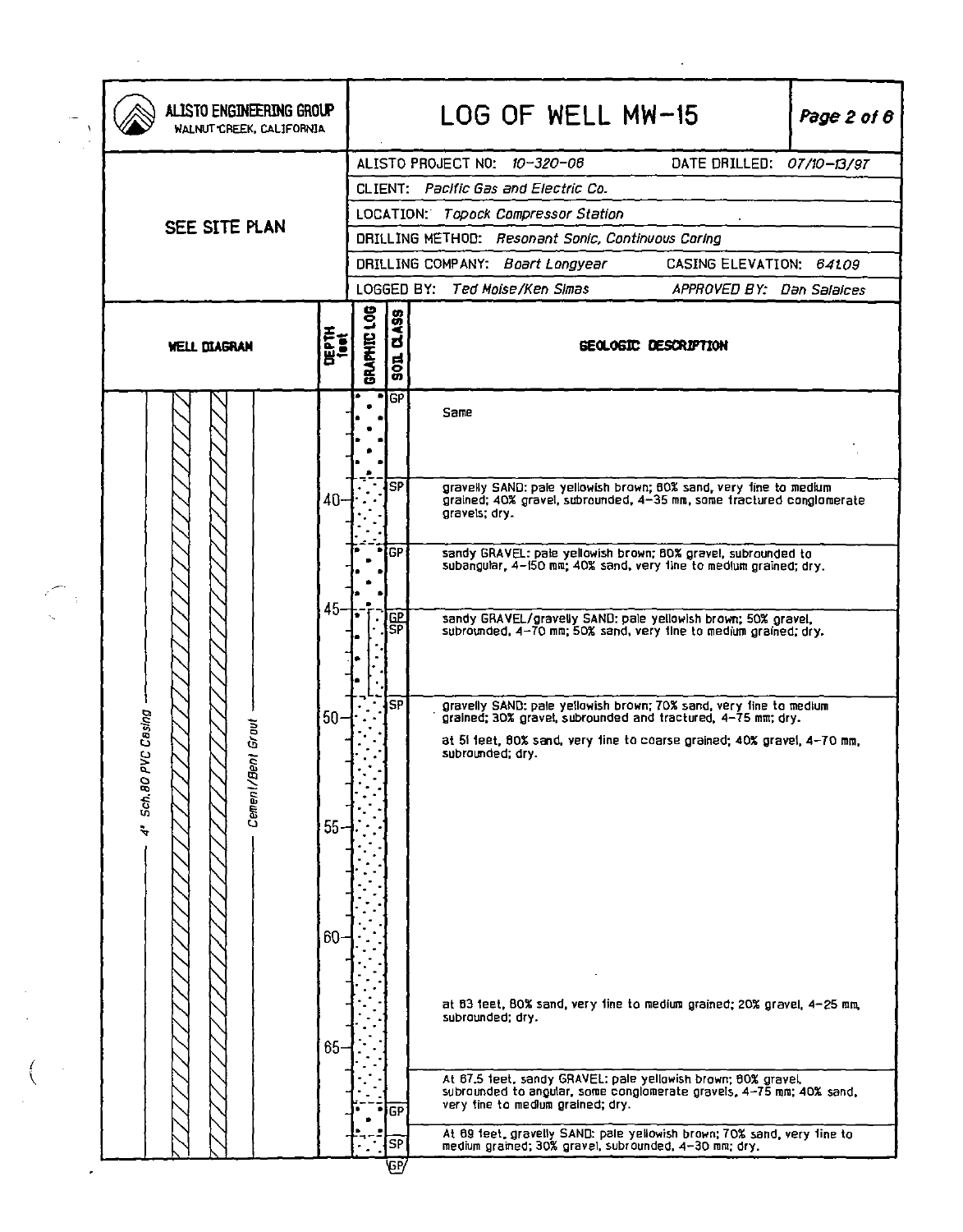| ALISTO ENGINEERING GROUP<br>WALNUT CREEK, CALIFORNIA |                          |                                                             |                      | LOG OF WELL MW-15<br>Page 3 of 8                                                                                                                                          |  |  |  |  |
|------------------------------------------------------|--------------------------|-------------------------------------------------------------|----------------------|---------------------------------------------------------------------------------------------------------------------------------------------------------------------------|--|--|--|--|
|                                                      |                          |                                                             |                      | DATE DRILLED: 07/10-13/97<br>ALISTO PROJECT NO: 10-320-06                                                                                                                 |  |  |  |  |
|                                                      |                          | CLIENT: Pacific Gas and Electric Co.                        |                      |                                                                                                                                                                           |  |  |  |  |
|                                                      |                          | <b>Topock Compressor Station</b><br><b>LOCATION:</b>        |                      |                                                                                                                                                                           |  |  |  |  |
| SEE SITE PLAN                                        |                          | DRILLING METHOD: Resonant Sonic, Continuous Coring          |                      |                                                                                                                                                                           |  |  |  |  |
|                                                      |                          | CASING ELEVATION: 64109<br>DRILLING COMPANY: Boart Longyear |                      |                                                                                                                                                                           |  |  |  |  |
|                                                      |                          | LOGGED BY: Ted Moise/Ken Simas<br>APPROVED BY: Dan Salaices |                      |                                                                                                                                                                           |  |  |  |  |
| <b>WELL DIAGRAN</b>                                  | BRARHIC LOB<br>ne<br>Set | 02495<br>$\frac{1}{2}$                                      | GEOLOGIC DESCRIPTION |                                                                                                                                                                           |  |  |  |  |
|                                                      |                          | ∙                                                           | <b>GP</b>            | sandy GRAVEL: pale yellowish brown; B5% gravel, subrounded and<br>tractured, 4-30 mm; 35% sand, very tine to medium grained; dry.                                         |  |  |  |  |
|                                                      | $75 -$                   |                                                             | 똃                    | sandy GRAVEL/gravelly SAND: pale yellowish brown; 45% gravel,<br>subrounded, 4-40 mm; 5% cobble, subrounded, up to 130 mm; 50% sand,<br>very time to medium grained; dry. |  |  |  |  |
|                                                      |                          |                                                             | SP                   | gravelly SAND: pale yellowish brown; BO% sand, very fine to medium<br>grained; 40% gravel, subrounded, 4-20 mm; dry.                                                      |  |  |  |  |
|                                                      |                          |                                                             |                      | COBBLES with sand: 30% sand, very fine to fine grained; 70% cobbles,<br>fractured and subrounded, to 150 mm.                                                              |  |  |  |  |
|                                                      | 80-                      |                                                             | <b>SP</b>            | gravelly SAND: pale yellowish brown; BOX sand, very fine to medium<br>grained: 40% gravel, 4-40 mm, subrounded and tractured gravel; dry.                                 |  |  |  |  |
|                                                      |                          |                                                             |                      | COBBLES with sand: 30% sand, very fine to fine grained; 70% cobbles,<br>tractured and subrounded, to 150 mm.                                                              |  |  |  |  |
| Casing                                               | 85-                      |                                                             | SP                   | gravelly SAND: pale yellowish brown; 80% sand, very tine to medium<br>grained; 40% gravel, 4-40 mm, subrounded and fractured gravel; dry.                                 |  |  |  |  |
| G<br>G                                               |                          |                                                             |                      | COBBLES with sand: 30% sand, very fine to fine grained; 70% cobbles,<br>tractured and subrounded, to 150 mm.                                                              |  |  |  |  |
|                                                      |                          |                                                             |                      | gravelly SAND: pale yellowish brown; 80% sand, very fine to medium<br>grained; 40% gravel, 4-40 mm, subrounded; dry.                                                      |  |  |  |  |
| 4' Sch. 80 PVC<br>Cement/Ben                         | 90-                      |                                                             | ६P<br>SP             | COBBLES with sand: 30% sand, very fine to fine grained; 70% cobbles,<br>tractured and subrounded, to 150 mm.                                                              |  |  |  |  |
|                                                      |                          |                                                             |                      | sandy GRAVEL/gravelly SAND: pale yellowish brown; 50% sand, very fine<br>to medium grained; 50% gravel, subrounded, 4-70 mm,                                              |  |  |  |  |
|                                                      |                          |                                                             | <b>SP</b>            | gravelty SAND: pale yellowish brown; 70% sand, very tine to medium<br>grained: 30% gravel, 4-30 nm, subrounded; dry.                                                      |  |  |  |  |
|                                                      | $95 -$                   |                                                             | <b>GP</b>            | sandy GRAVEL: pale yellowish brown; 80% gravel, 4-75 mm, subrounded                                                                                                       |  |  |  |  |
|                                                      |                          |                                                             |                      | and fractured gravels; 40% sand, fine to medium grained; dry.                                                                                                             |  |  |  |  |
|                                                      | 100-                     |                                                             | <b>SP</b>            | gravelly SAND: pale yellowish brown; 85% sand, very fine to medium<br>grained; 35% gravel, 4-30 mm, subrounded; dry.                                                      |  |  |  |  |
|                                                      |                          |                                                             |                      | At 101 feet, 80% sand, 40% gravel.                                                                                                                                        |  |  |  |  |
|                                                      |                          |                                                             |                      |                                                                                                                                                                           |  |  |  |  |

 $\bar{L}$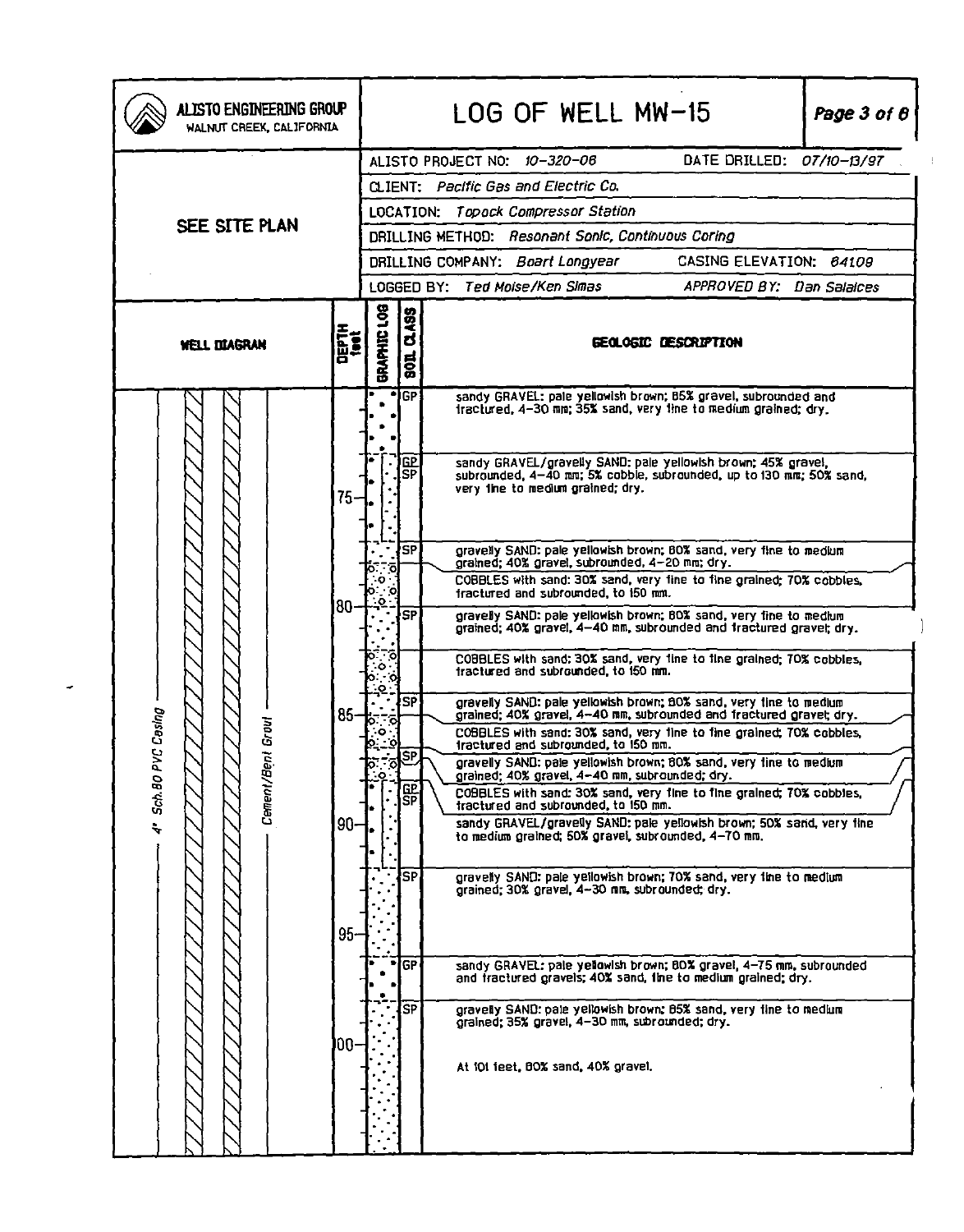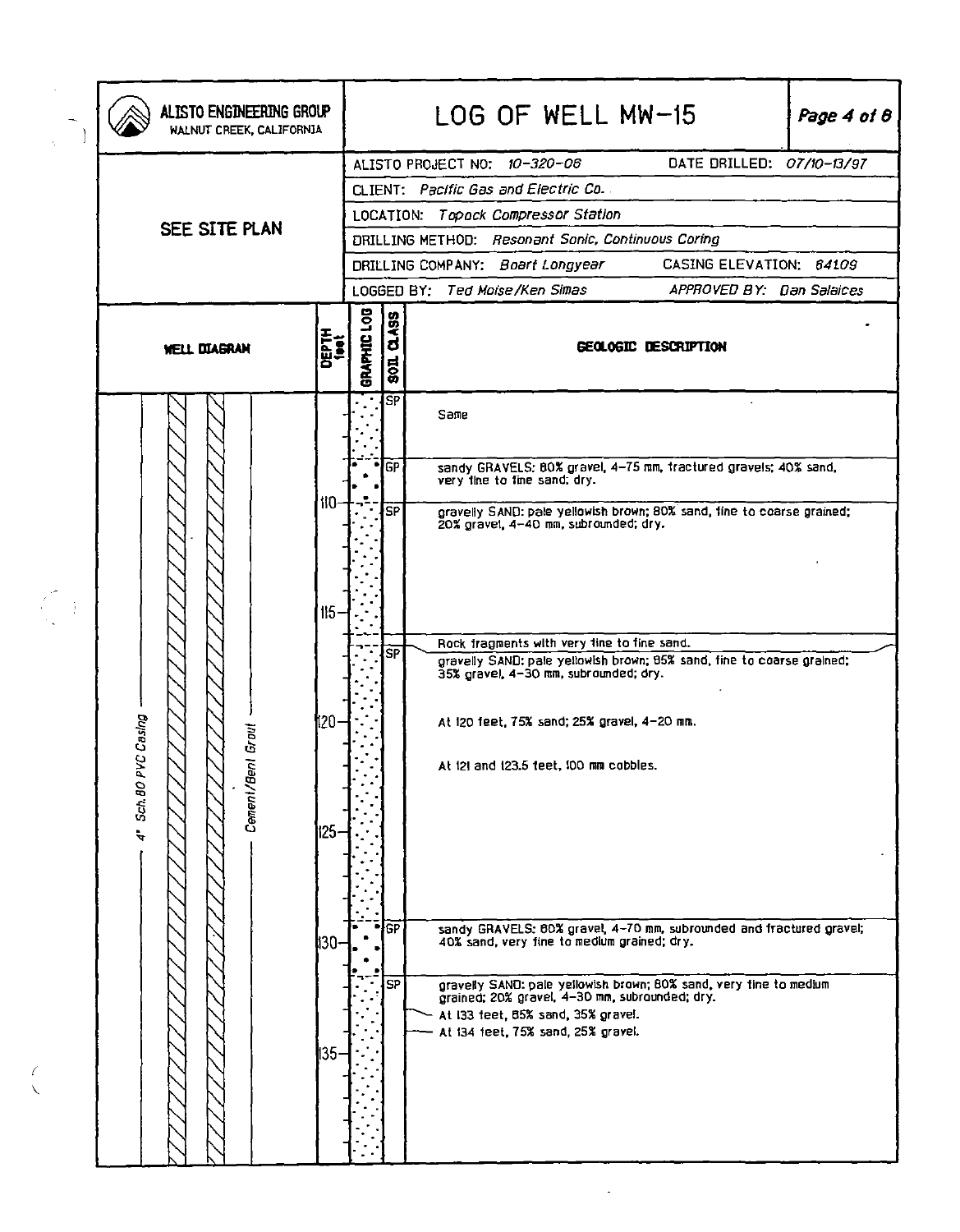| DATE DRILLED: 07/10-13/97<br>ALISTO PROJECT NO: 10-320-08<br>CLIENT: Pacific Gas and Electric Co.<br>LOCATION: Topock Compressor Station<br>SEE SITE PLAN<br>DRILLING METHOD: Resonant Sonic, Continuous Coring<br>DRILLING COMPANY: Boart Longyear<br>CASING ELEVATION: 84109<br>LOGGED BY: Ted Moise/Ken Simas<br>APPROVED BY: Dan Salaices<br>BRAPHIC LOG<br><b>Q.459</b><br><b>THEFTH</b><br>GEOLOGIC DESCRIPTION<br><b>WELL DIAGRAN</b><br>$\frac{1}{100}$<br><b>SP</b><br>$ 45-$<br>At 147 feet, 70% sand, 30% gravel, 4-40 mm.<br>160-<br>Cement/Bent Grout<br>At 154 teet, 80% sand, tine to coarse grained; 40% grave!, 4-80 mm,<br>subangular; dry.<br>Casing<br>155-<br>4' Sch.80 PVC<br>60.<br>At 182 feet, light gray; 70% sand; 30% gravel, 4-75 mm.<br><b>165</b> | ALISTO ENGINEERING GROUP<br>WALNUT CREEK, CALIFORNIA |      | LOG OF WELL MW-15<br>Page 5 of $\theta$ |           |  |  |  |  |  |
|----------------------------------------------------------------------------------------------------------------------------------------------------------------------------------------------------------------------------------------------------------------------------------------------------------------------------------------------------------------------------------------------------------------------------------------------------------------------------------------------------------------------------------------------------------------------------------------------------------------------------------------------------------------------------------------------------------------------------------------------------------------------------------|------------------------------------------------------|------|-----------------------------------------|-----------|--|--|--|--|--|
|                                                                                                                                                                                                                                                                                                                                                                                                                                                                                                                                                                                                                                                                                                                                                                                  |                                                      |      |                                         |           |  |  |  |  |  |
|                                                                                                                                                                                                                                                                                                                                                                                                                                                                                                                                                                                                                                                                                                                                                                                  |                                                      |      |                                         |           |  |  |  |  |  |
|                                                                                                                                                                                                                                                                                                                                                                                                                                                                                                                                                                                                                                                                                                                                                                                  |                                                      |      |                                         |           |  |  |  |  |  |
|                                                                                                                                                                                                                                                                                                                                                                                                                                                                                                                                                                                                                                                                                                                                                                                  |                                                      |      |                                         |           |  |  |  |  |  |
|                                                                                                                                                                                                                                                                                                                                                                                                                                                                                                                                                                                                                                                                                                                                                                                  |                                                      |      |                                         |           |  |  |  |  |  |
|                                                                                                                                                                                                                                                                                                                                                                                                                                                                                                                                                                                                                                                                                                                                                                                  |                                                      |      |                                         |           |  |  |  |  |  |
|                                                                                                                                                                                                                                                                                                                                                                                                                                                                                                                                                                                                                                                                                                                                                                                  |                                                      |      |                                         |           |  |  |  |  |  |
| sandy GRAVEL: fight gray: 70% gravel, 4-80 mm; 30% sand, 1me to<br>coarse grained.<br>At 174.5 feet; 05% gravel; 35% sand.                                                                                                                                                                                                                                                                                                                                                                                                                                                                                                                                                                                                                                                       | Bentantle                                            | ∦70- | ٠                                       | <b>GP</b> |  |  |  |  |  |

 $\ddot{\phantom{0}}$ 

 $\mathcal{X}^{\mathcal{A}}$